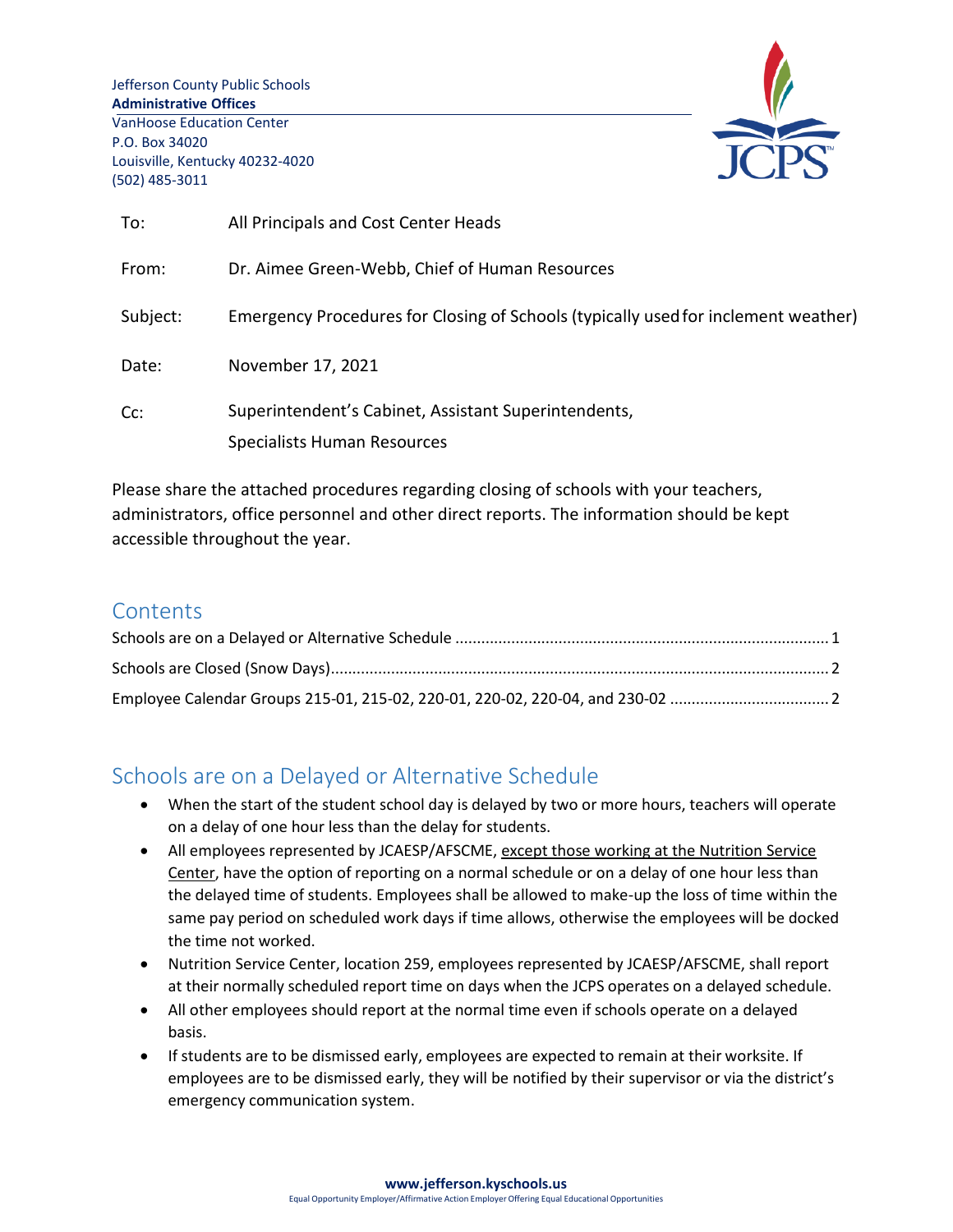# <span id="page-1-0"></span>Schools are Closed (Snow Days)

- 1. Full time 260 day employees report to work unless directed otherwise by the Superintendent.
- 2. Employee calendar groups 147-01 through 210-01 (excluding 209-01) do not report to work on snow days. The day will be made up on the approved Make-Up day.
- 3. All other employee calendar groups, please see the directions below.

The following employee calendar groups report to work on a snow day, unless otherwise directed by their supervisor.

- 209-01 Teamsters Maintenance Staff
- 220-5 Specialist Budget & MGMT Operations
- 220-6 Supervisor Grants & Awards
- 220-7 Specialist Human Resources
- 225-01 MOA Employees
- 230-06 Compound Attendants
- 230-07 Compound Attendants
- 235-01 MOA—ERS
- 235-02 Coordinator Grants & Awards
- 240-01 MOA Employees, Ag Teacher, Coord Bilingual Language, Coordinator ESL Intake Assessment

Employee calendar groups 215-01, 215-02, 220-01, 220-02, 220-04, and 230-02, please see the chart below.

All employees should monitor local media, and sign up for School Messenger, to be notified of delays and closings.

Please share this information, in advance, with your staff members so that we can avoid questions and confusion in the event of severe weather.

As always, thank you for your support!

# <span id="page-1-1"></span>Employee Calendar Groups 215-01, 215-02, 220-01, 220-02,

#### 220-04, and 230-02

| <b>School</b><br><b>Closing</b> | What to do         | <b>Student Make-Up Day</b> | <b>Explanation</b>                                                                                                                                                                                  |
|---------------------------------|--------------------|----------------------------|-----------------------------------------------------------------------------------------------------------------------------------------------------------------------------------------------------|
| <b>Closed Day #1</b>            | <b>Go to Work!</b> | Tuesday, May 31, 2022      | May 31 <sup>st</sup> is already a work day. Now it becomes an<br>instructional day for students. Working on this snow day<br>will keep us from adding a day to the end of your working<br>calendar. |
| <b>Closed Day #2</b>            | <b>Go to Work!</b> | Wednesday, June 1, 2022    | June 1 <sup>st</sup> is already a work day. Now it becomes an<br>instructional day for students. Working on this snow day<br>will keep us from adding a day to the end of your working<br>calendar. |